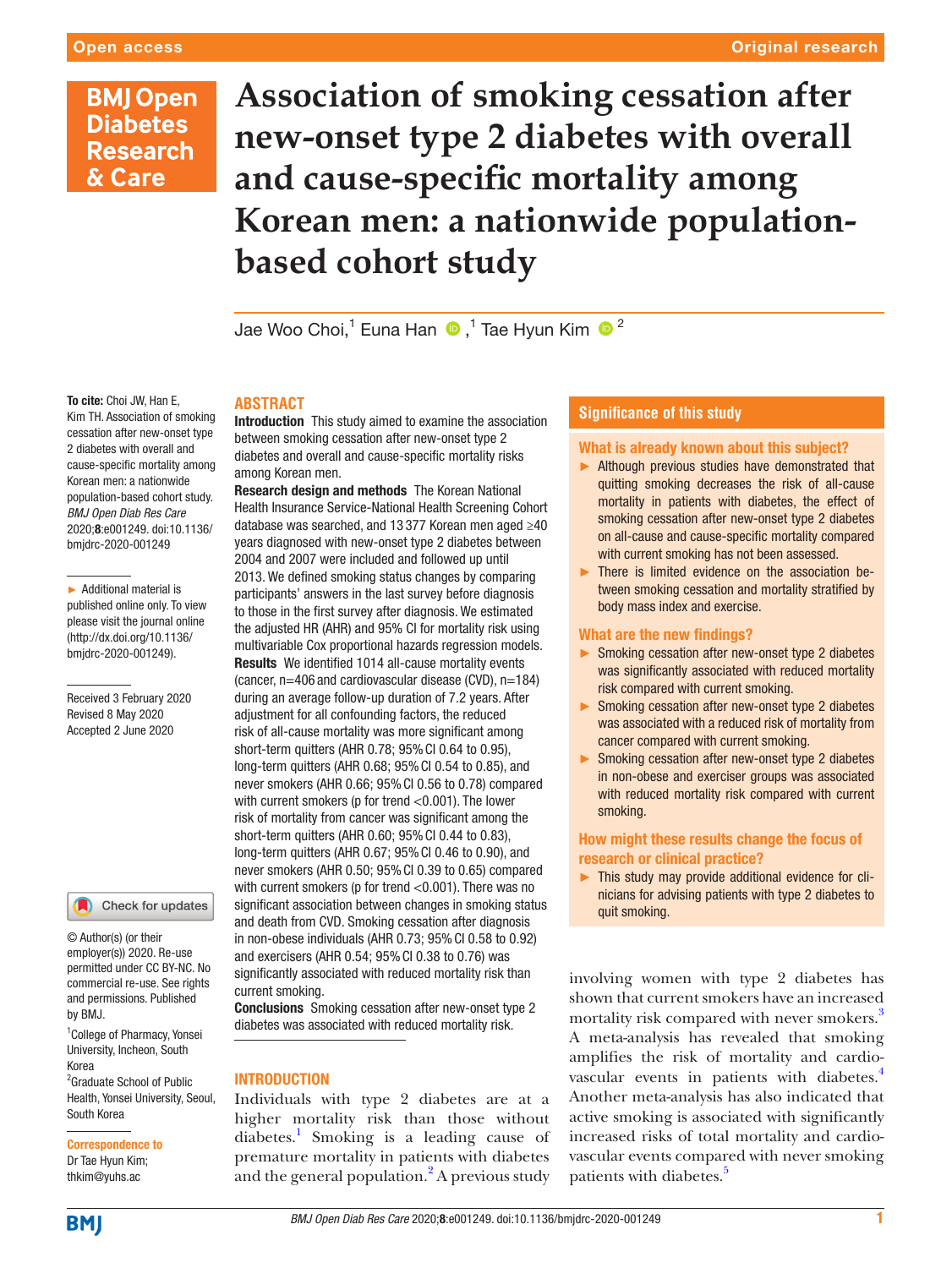

<span id="page-1-0"></span>Figure 1 Flow chart of the study participants.

Although the negative health effects of smoking last long, smoking cessation appears to reduce the risk of adverse health outcomes on a long-term basis.<sup>67</sup> However, the potential reduction in mortality risk by quitting smoking is not clear in patients with type 2 diabetes. A prior study has examined the effects of quitting smoking on mortality risk in patients with diabetes. $8 \overline{8}$  $8 \overline{8}$  Another study has assessed the association of quitting smoking and mortality in women with type 2 diabetes. $3$  A recent study has examined the effects of quitting smoking and body mass index (BMI) changes on all-cause mortality in patients with diabetes.<sup>[9](#page-6-3)</sup> However, the effects of smoking cessation after new-onset type 2 diabetes on overall and cause-specific mortality have not been investigated.

Smoking cessation is a major target for diabetes treatment.<sup>10</sup> However, many patients continue to smoke even after being diagnosed with diabetes mellitus,<sup>11</sup> and the success rate of smoking cessation interventions among patients with diabetes is low (approximately  $20\%$ ).<sup>12</sup> This study may provide additional evidence for the likely benefits of quitting smoking after the diagnosis of type 2 diabetes.

We examined the potential benefits of smoking cessation after new-onset type 2 diabetes in terms of reducing the risk of all-cause mortality using nationwide retrospective cohort data. We also explored the association between smoking cessation and deaths from cancer and cardiovascular disease (CVD) because cancer and CVD are the major causes of worldwide deaths, $13$  for which smoking is an important risk factor.<sup>14 15</sup> Further, we identified the relationship between smoking cessation and allcause mortality stratified by BMI and exercise.

# Materials and methods

#### Data and study sample

The study data were extracted from the Korean National Health Insurance Service (NHIS)-National Health Screening Cohort (HEALS) database between 2002 and 2013.[16](#page-6-9) The Korean NHIS operates a mandatory health insurance system and covers approximately 97% of the Korean population. All subscribers aged 40–79 years are required to have a standardized biannual health screening (annual for manual workers). The NHIS-HEALS was extracted using a simple random sampling method to establish a representative sample and comprised 10% (514 866 individuals) of all health examination participants from 2002 to 2003 who were followed up until 2013. The NHIS-HEALS data include demographics and clinical information regarding diagnoses, treatments, and prescribed drugs for all visits (inpatient, outpatient, and pharmacy visits) to healthcare facilities by cohort subjects. The NHIS-HEALS data also include national health screening information, performed biennially from 2002 to 2013, consisting of chest radiographic examinations, regular blood tests, a survey questionnaire on medical history, and physical examinations.

Among the 513268 participants from the NHIS-HEALS between 2004 and 2007, we excluded study subjects with type 1 diabetes between 2002 and 2007 (n=43179). We also excluded subjects without type 2 diabetes to solely recruit patients with type 2 diabetes as study participants between 2004 and 2007 (n=388611). Type 2 diabetes was defined as the existence of any one of the following criteria: (1) fasting blood glucose level of  $\geq 7$ mmol/L  $(126 \,\text{mg/dL})$ ; (2) physician's diagnosis of type 2 diabetes (the International Classification of Diseases 10th Revision (ICD-10) code: E11–E14) more than twice within 6 months; (3) treatment with an oral hyperglycemic medication or insulin ([online supplementary table 1\)](https://dx.doi.org/10.1136/bmjdrc-2020-001249). We also excluded subjects with type 2 diabetes between 2002 and 2003 to include only patients with new-onset type 2 diabetes (n=40887). Finally, we excluded subjects who had no screening data before and after the diagnosis of diabetes or had missing information on smoking status (n=18687) and excluded women (n=8527) because there was a significantly low proportion of current women smokers at baseline (below 5%). Finally, 13377 subjects with newly diagnosed type 2 diabetes were included [\(figure](#page-1-0) 1).

#### Measurement

The dependent variables in this study were all-cause and cause-specific mortality. The cohort database was linked to the death registration database of Statistics Korea, which included the causes and dates of mortality. The various causes of death were coded according to ICD-10. Cause-specific mortality was classified as deaths from cancer (ICD-10 C00–C99) and CVD (ICD-10 I00–I99) based on previous studies. $117$  The survival duration was measured in days, and all subjects were followed up until mortality, withdrawal from the medical security system, or the end of 2013, whichever occurred first. The percentage of cases in which the status was not available at the end of the follow-up was approximately 0.5%.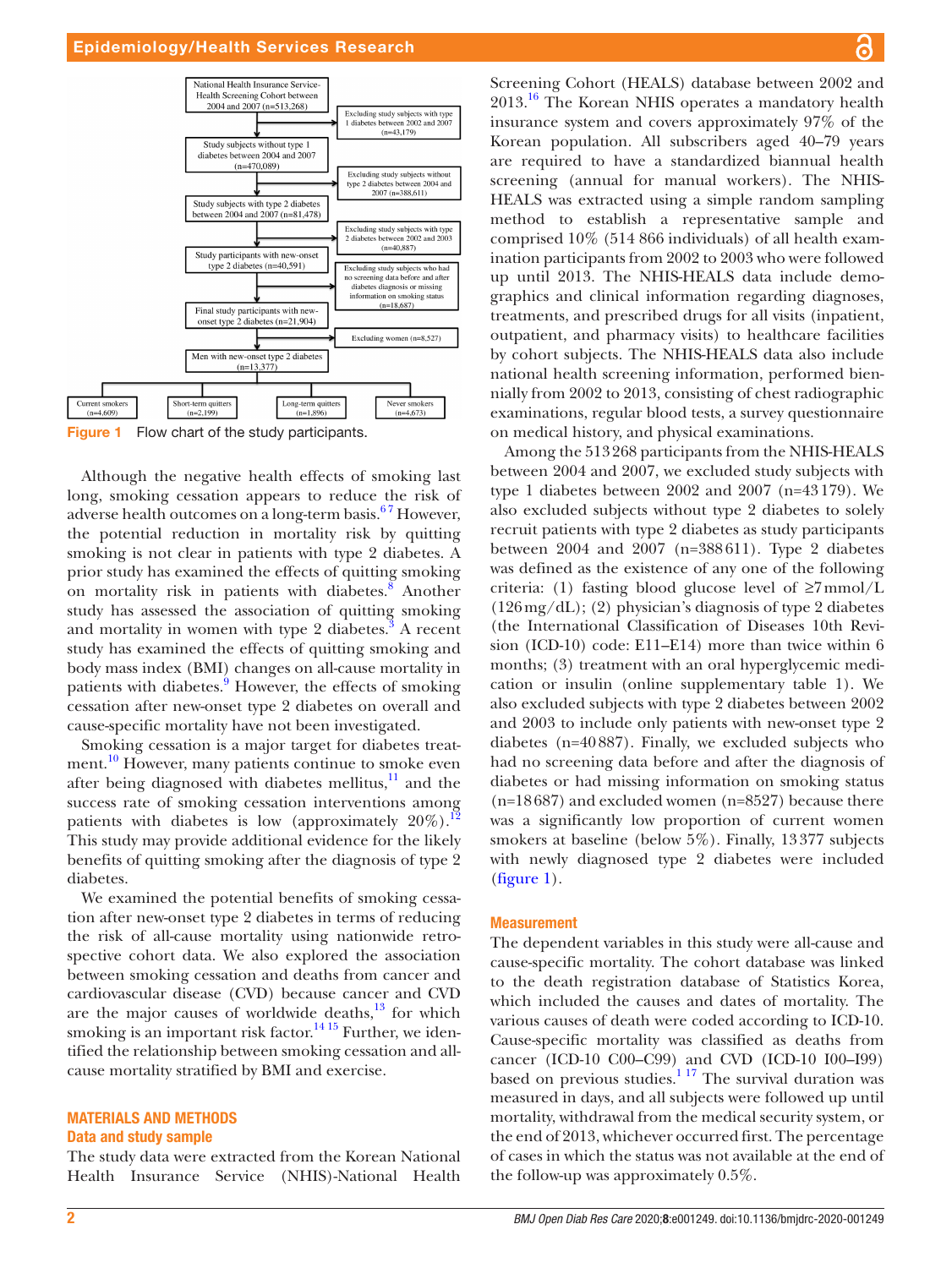We used the smoking status assessed from the selfreported questionnaire surveyed in the national health screening as the independent variable. The questionnaire items regarding the smoking status included non-smoking, ex-smoking, and current smoking. We compared the participants' answers on the smoking status in the latest survey before the diagnosis of diabetes with those in the first survey conducted after the diagnosis; the study subjects were divided into four groups based on the changes in their smoking status—current smoker, shortterm quitter, long-term quitter, and never smoker. The study participants were classified as current smokers if they answered current smoking after diagnosis regardless of smoking status before diagnosis (n=3857); short-term quitters if they answered: (1) current smoking before diagnosis and non-smoking after diagnosis (n=942), (2) current smoking before diagnosis and ex-smoking after diagnosis (n=489), or (3) non-smoking before diagnosis and ex-smoking after diagnosis (n=768); long-term quitters if they answered: (1) ex-smoking both before and after diagnosis (n=859) or (2) ex-smoking before diagnosis and non-smoking after diagnosis (n=1037); and never smokers if they answered non-smoking both before and after diagnosis (n=4673). The surveyed date of smoking status after the diagnosis was defined as index date (start date of follow-up) in our study.

The potential confounding factors considered in analyses available for adjustment were age, residential area, household income, BMI, systolic and diastolic blood pressures (BP), fasting blood glucose level, total cholesterol level, family history of diabetes, heavy drinking, exercise, and comorbidities. All potential confounding factors, except comorbidities, were measured at the index date.

Household income was classified as low (<40th percentile), middle (41st–80th percentiles), or high (81st–100th percentiles). Residential area was classified as metropolitan (capital), urban (local government where >1million individuals live), or rural (other). The WHO recommendations for Asian populations were used to categorize the individuals into five BMI groups:  $\langle 18.5 \text{ kg/m}^2 \rangle$  (underweight),  $18.5 - 22.9 \,\mathrm{kg/m}^2$  (normal),  $23.0 - 24.9 \,\mathrm{kg/m}^2$ (overweight),  $25.0-29.9 \text{ kg/m}^2$  (class I obese), or  $\geq 30 \text{ kg/s}$ m<sup>2</sup> (class II obese).<sup>18</sup> Individuals who consumed  $\geq 30g/$ day of alcohol were defined as heavy drinkers, $\frac{19}{19}$  those who drank alcohol but not heavily were defined as nonheavy drinkers, and those who did not drink alcohol were defined as non-drinkers. Exercise was defined as performance of exercise at least once a week. Systolic and diastolic BPs were measured with subjects seated and after at least 5min of rest. Blood samples were obtained after overnight fasting to measure the serum glucose, total cholesterol, and creatinine levels.

The comorbidities consisted of hypertension (ICD-10: I10–I15), renal failure (ICD-10: N17–N19), stroke (ICD-10: I60–I63), ischemic heart disease (ICD-10: I20–I25), and cancer (ICD-10: C00–C99) and were assessed by screening information for physician's diagnoses of study subjects before index date.

# Statistical analyses

The clinical and demographic characteristics of the study participants were compared based on the change in their smoking status using analysis of variance for continuous variables and Pearson's  $\chi^2$  test for categorical variables. Data were presented as mean±SD for continuous variables and as numbers (percentages) for categorical variables. For each participant, mortality was measured from the index date to 31 December 2013. The number of personyears of follow-up was counted and age-standardized mortality rates were estimated from changes in smoking status [\(online supplementary table 2](https://dx.doi.org/10.1136/bmjdrc-2020-001249)).

Cox proportional hazards regression models were used to evaluate the association between smoking cessation and mortality, and adjusted HR (AHR) and 95% CI were calculated using the potential confounding factors described in [table](#page-3-0) 1. The functional form of continuous variables (age, systolic BP, diastolic BP, fasting glucose level, and total cholesterol level) was assessed and the models were stratified by non-proportional covariates (systolic BP, diastolic BP, and total cholesterol level) [\(online supplementary figure 1\)](https://dx.doi.org/10.1136/bmjdrc-2020-001249). First, we analyzed the effect of smoking cessation after new-onset type 2 diabetes on all-cause mortality. Second, we identified the association between smoking cessation and mortality from cancer and CVD. Finally, we examined the relationship between smoking cessation and mortality stratified by BMI and exercise.

All data extraction and statistical analyses were performed using Statistical Analysis System (SAS) V.9.4 (SAS Institute). Proportional hazards assumptions were evaluated statistically and satisfied for all models.

## **RESULTS**

Our study enrolled 13377 individuals aged ≥40 years with incident type 2 diabetes. We identified 1014 events of allcause mortality (cancer, n=406and CVD, n=184) during an average follow-up duration of 7.2±1.4 years. [Table](#page-3-0) 1 presents the general characteristics of study subjects based on changes in the smoking status. The proportions of subjects with obesity, high household income, and comorbidities were higher among short-term quitters than among current smokers. In contrast, the proportions of subjects living in urban residential areas, with a family history of diabetes, who drank heavily, and who exercised were lower among the short-term quitters than among current smokers.

[Figure](#page-4-0) 2 presents the AHRs and 95% CIs for the risk of overall and cause-specific mortality based on changes in smoking status [\(online supplementary table 2\)](https://dx.doi.org/10.1136/bmjdrc-2020-001249). After adjustment for all confounding factors, the reduced risk of all-cause mortality was more significant among shortterm quitters (AHR 0.78; 95%CI 0.64 to 0.95), long-term quitters (AHR 0.68; 95%CI 0.54 to 0.85), and never smokers (AHR 0.66; 95%CI 0.56 to 0.78) compared with current smokers (p for trend  $<0.001$ ). The lower risk of mortality from cancer was significant among the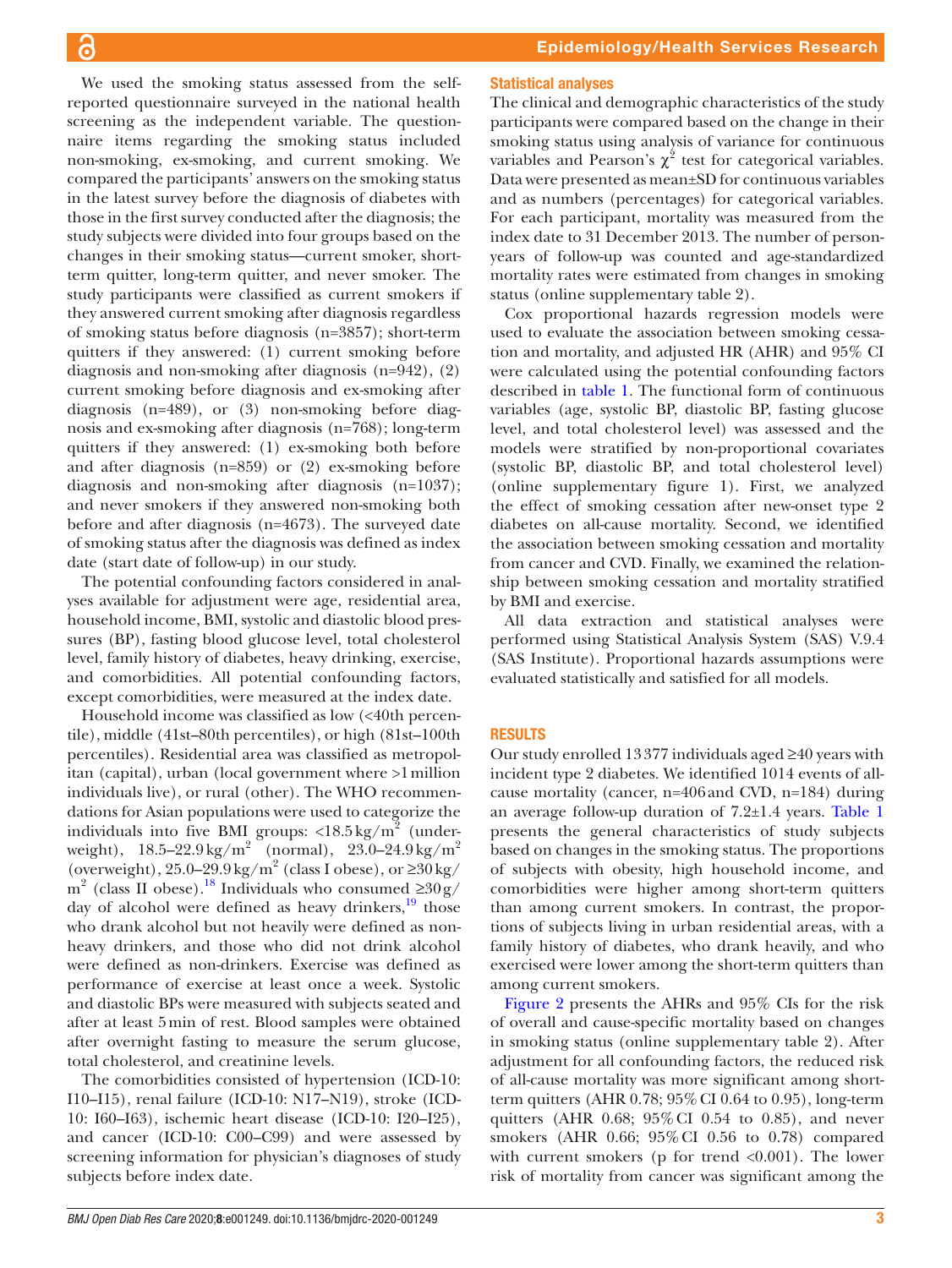## <span id="page-3-0"></span>Table 1 General characteristics of study subjects according to change of smoking status

|                               |                  | Change of smoking status  |      |                        |               |                       |               |                      |               |         |
|-------------------------------|------------------|---------------------------|------|------------------------|---------------|-----------------------|---------------|----------------------|---------------|---------|
|                               |                  | <b>Current</b><br>smokers |      | Short-term<br>quitters |               | Long-term<br>quitters |               | <b>Never smokers</b> |               |         |
| <b>Variables</b>              | <b>Total</b>     | $\mathsf{n}$              | $\%$ | n                      | $\frac{0}{0}$ | n                     | $\frac{0}{0}$ | $\mathsf{n}$         | $\frac{0}{0}$ | P value |
| <b>Total</b>                  | 13377            | 4609                      | 34.5 | 2199                   | 16.4          | 1896                  | 14.2          | 4673                 | 34.9          |         |
| Age (years)                   | $56.4 \pm 9.1$   | 54.4                      | 8.5  | 57.0                   | 9.0           | 56.6                  | 9.3           | 58.1                 | 9.3           | < 0.001 |
| BMI ( $\text{kg/m}^2$ )       |                  |                           |      |                        |               |                       |               |                      |               | < 0.001 |
| $≤18.5$                       | 244              | 130                       | 2.8  | 24                     | 1.1           | 24                    | 1.3           | 66                   | 1.4           |         |
| $18.5 - 23$                   | 3842             | 1523                      | 33.0 | 588                    | 26.7          | 464                   | 24.5          | 1267                 | 27.1          |         |
| $23 - 25$                     | 3781             | 1263                      | 27.4 | 611                    | 27.8          | 558                   | 29.4          | 1349                 | 28.9          |         |
| $25 - 30$                     | 5085             | 1548                      | 33.6 | 906                    | 41.2          | 783                   | 41.3          | 1848                 | 39.5          |         |
| $\geq 30$                     | 425              | 145                       | 3.1  | 70                     | 3.2           | 67                    | 3.5           | 143                  | 3.1           |         |
| BP (mm Hg)                    |                  |                           |      |                        |               |                       |               |                      |               |         |
| Systolic                      | $130.1 \pm 16.1$ | 129.1                     | 16.0 | 130.0                  | 16.1          | 130.4                 | 15.3          | 131.0                | 16.5          | < 0.001 |
| <b>Diastolic</b>              | $81.2 \pm 10.5$  | 80.8                      | 10.5 | 81.0                   | 10.6          | 81.5                  | 10.2          | 81.4                 | 10.6          | 0.016   |
| Fasting glucose (mg/dL)       | 111.0±33.6       | 111.2                     | 35.3 | 111.7                  | 38.1          | 110.7                 | 29.4          | 110.6                | 31.2          | 0.544   |
| Total cholesterol (mg/dL)     | 196.3±37.5       | 197.4                     | 37.6 | 197.2                  | 38.3          | 197.0                 | 36.4          | 194.6                | 37.5          | 0.001   |
| Family history of diabetes    | 1014             | 372                       | 8.1  | 158                    | 7.2           | 168                   | 8.9           | 316                  | 6.8           | 0.014   |
| <b>Heavy drinking</b>         | 1121             | 588                       | 12.8 | 164                    | 7.5           | 136                   | 7.2           | 233                  | 5.0           | < 0.001 |
| Exercise                      | 7547             | 2574                      | 55.8 | 1157                   | 52.6          | 1198                  | 63.2          | 2618                 | 56.0          | < 0.001 |
| Household income              |                  |                           |      |                        |               |                       |               |                      |               | < 0.001 |
| Low                           | 3598             | 1354                      | 29.4 | 572                    | 26.0          | 399                   | 21.0          | 1273                 | 27.2          |         |
| Middle                        | 5173             | 1883                      | 40.9 | 856                    | 38.9          | 699                   | 36.9          | 1735                 | 37.1          |         |
| High                          | 4606             | 1372                      | 29.8 | 771                    | 35.1          | 798                   | 42.1          | 1665                 | 35.6          |         |
| <b>Residential area</b>       |                  |                           |      |                        |               |                       |               |                      |               | < 0.001 |
| Metropolitan                  | 2068             | 619                       | 13.4 | 362                    | 16.5          | 320                   | 16.9          | 767                  | 16.4          |         |
| Urban                         | 3963             | 1481                      | 32.1 | 596                    | 27.1          | 541                   | 28.5          | 1345                 | 28.8          |         |
| Rural                         | 7346             | 2509                      | 54.4 | 1241                   | 56.4          | 1035                  | 54.6          | 2561                 | 54.8          |         |
| Comorbidities                 |                  |                           |      |                        |               |                       |               |                      |               |         |
| Hypertension                  | 6032             | 1720                      | 37.3 | 1038                   | 47.2          | 915                   | 48.3          | 2359                 | 50.5          | < 0.001 |
| <b>Renal failure</b>          | 198              | 46                        | 1.0  | 40                     | 1.8           | 32                    | 1.7           | 80                   | 1.7           | 0.010   |
| <b>Stroke</b>                 | 636              | 158                       | 3.4  | 104                    | 4.7           | 107                   | 5.6           | 267                  | 5.7           | < 0.001 |
| <b>Ischemic heart disease</b> | 2019             | 561                       | 12.2 | 352                    | 16.0          | 335                   | 17.7          | 771                  | 16.5          | < 0.001 |
| Cancer                        | 1060             | 284                       | 6.2  | 200                    | 9.1           | 162                   | 8.5           | 414                  | 8.9           | < 0.001 |

Values are presented as mean±SDor n (%).

BMI, body mass index; BP, blood pressure.

short-term quitters (AHR 0.60; 95%CI 0.44 to 0.83), long-term quitters (AHR 0.67; 95%CI 0.46 to 0.90), and never smokers (AHR 0.50; 95%CI 0.39 to 0.65) compared with current smokers (p for trend  $<0.001$ ). There was no significant association between changes in smoking status and death from CVD.

[Figure](#page-4-1) 3 shows the AHRs and 95% CIs for the risk of all-cause mortality for individuals with different smoking behaviors stratified by BMI and exercise [\(online supple](https://dx.doi.org/10.1136/bmjdrc-2020-001249)[mentary table 3](https://dx.doi.org/10.1136/bmjdrc-2020-001249)). In the non-obese (individuals with BMI  $\langle 25\,\mathrm{kg}/\mathrm{m}^2\rangle$  and exerciser groups, reduced risk of mortality was significant among short-term quitters (AHR 0.73, 0.54; 95%CI 0.58 to 0.92, 95% CI 0.38 to 0.76, respectively),

long-term quitters (AHR 0.67, 0.58; 95%CI 0.52 to 0.87, 95% CI 0.42 to 0.80, respectively), and never smokers (AHR 0.64, 0.58; 95%CI 0.53 to 0.78, 95% CI 0.45 to 0.75, respectively) compared with current smokers. Lower risk of mortality was observed among long-term quitters in obese group (individuals with BMI >  $25 \text{ kg/m}^2$ ) (AHR 0.61; 95%CI 0.40 to 0.93) and never smokers in the obese (AHR 0.61; 95%CI 0.44 to 0.84) and exerciser groups (AHR  $0.72$ ;  $95\%$  CI  $0.58$  to  $0.90$ ) compared with current smokers.

## **DISCUSSION**

This study had three main findings. First, smoking cessation after new-onset type 2 diabetes was associated with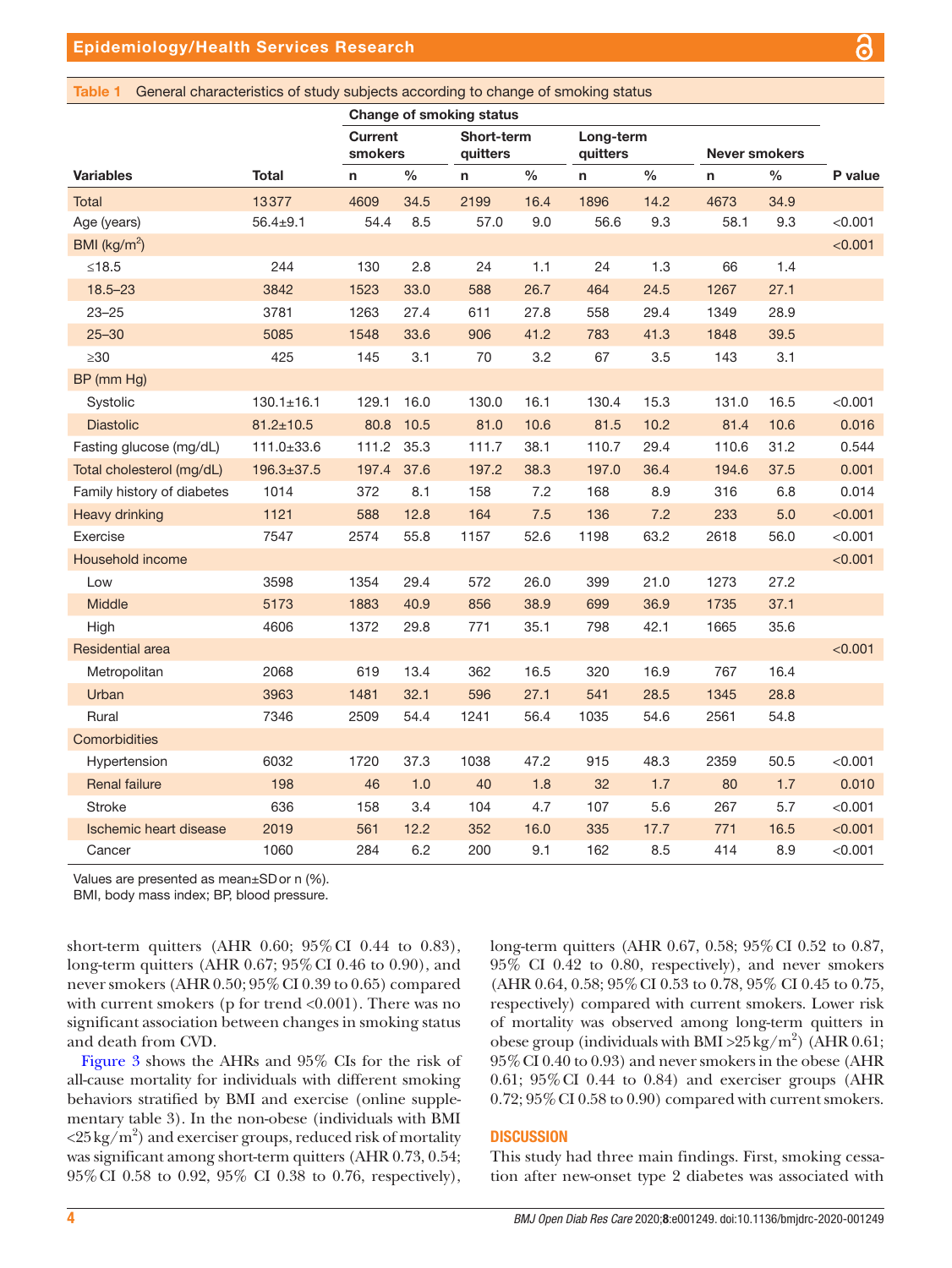

Figure 2 Risk of overall and cause-specific mortality based on change of smoking status. AHR, adjusted HR; CVD, cardiovascular disease.

reduced risk of all-cause mortality compared with current smoking. Second, smoking cessation after new-onset type 2 diabetes was significantly associated with a lower risk of mortality from cancer compared with current smoking. Third, smoking cessation after new-onset type 2 diabetes in the non-obese and exerciser groups was associated with a lower risk of mortality compared with current smoking.

The findings of previous studies regarding the effect of smoking status on mortality have been unclear.  $389 \text{ In}$ a study by Chaturvedi *et al*, the all-cause mortality risks were higher for quitters than for never smokers.<sup>[8](#page-6-2)</sup> In the <span id="page-4-0"></span>study by Al-Delaimy *et al*, women with type 2 diabetes who had stopped smoking for ≥10 years had lower mortality risk than never smokers<sup>[3](#page-5-2)</sup>; however, they used the never smoking group as a reference group and it is difficult to identify the benefits of smoking cessation over current smoking. Cho *et al* investigated the association between smoking cessation by BMI changes and mortality and used non-reducers who did not reduce their smoking amount among current smokers as a reference group.<sup>[9](#page-6-3)</sup> However, they did not observe any benefits of smoking cessation on mortality. Our study suggests benefits of



<span id="page-4-1"></span>Figure 3 Change of smoking status and risk of mortality as stratified by BMI and exercise. AHR, adjusted HR; BMI, body mass index.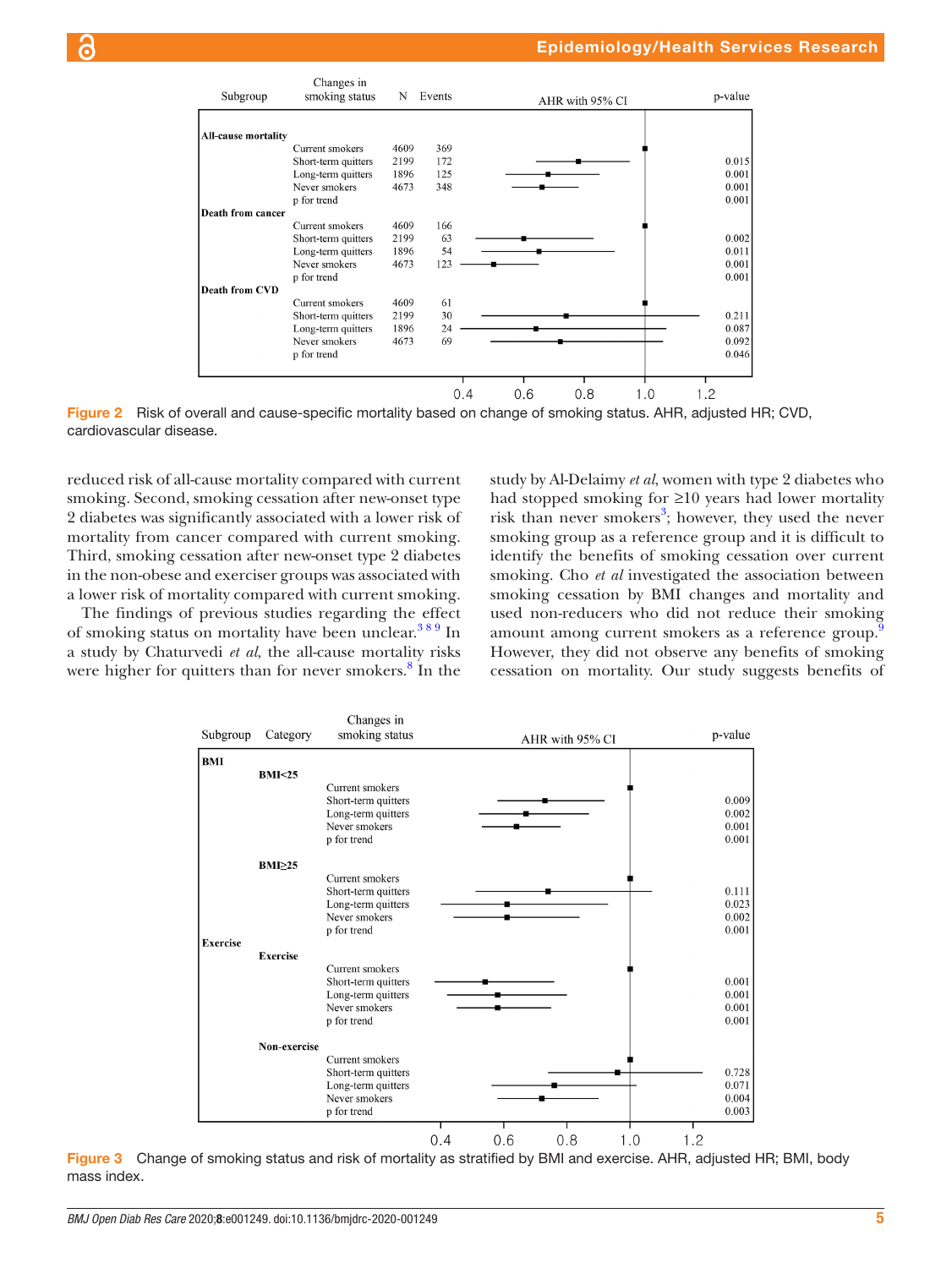smoking cessation on mortality. Smoking cessation is particularly important for patients with type 2 diabetes because their risk of developing other morbidities is substantially augmented by smoking and insulin resis $tance<sup>20</sup>$  In our study, smoking cessation after the diagnosis of type 2 diabetes was significantly associated with a reduced risk of all-cause mortality compared with current smoking. This indicates that quitting smoking may have health benefits after the diagnosis of type 2 diabetes.

We found that smoking cessation after new-onset type 2 diabetes is significantly associated with a lower risk of mortality from cancer compared with current smoking, which is consistent with previous reports. In a study by Ohnishi *et al*, [21](#page-6-13) current smokers with type 2 diabetes had a higher risk of cancer mortality. $^{21}$  Type 2 diabetes in itself is associated with cancer mortality.<sup>[22 23](#page-6-14)</sup> Hyperinsulinemia accompanied by insulin resistance, chronic inflammation, and hyperglycemia are known mechanisms of oncogenesis. Another reason for the association of type 2 diabetes with cancer is that patients with type 2 diabetes are likely to have common cancer risk factors, such as smoking, obesity, and alcohol drinking. Cigarette smoking is a strong risk factor for various types of cancer,<sup>24</sup> and therefore, smoking cessation is encouraged among patients with type 2 diabetes.

One of the main findings of this study is that smoking cessation after new-onset type 2 diabetes in non-obese and exerciser groups was associated with a reduced risk of mortality compared with current smoking. However, in the obese and non-exerciser groups, there were no associations between short-term smoking cessation after diagnosis of type 2 diabetes and mortality. Obesity or physical inactivity appears to counteract the survival benefits of smoking cessation.<sup>25</sup> 26 Hence, the evidence suggests that the benefits of smoking cessation may only be valid for relatively healthier patients with type 2 diabetes.

This study had several limitations. First, the smoking status was assessed on the basis of patients' self-reported information without biochemical verification, which led to underestimation or overestimation of smoking cessation. We also could not determine the exact time of smoking cessation in the study subjects because of limited data availability. Further research is warranted to explore this association using data on the exact time of smoking cessation and biomarker test findings, such as urine cotinine levels. Second, although we attempted to adjust for diverse confounding variables using multivariate analyses, the possibility of residual confounding factors cannot be completely excluded. Third, the participation level in Korean national health screening was approximately 60% in 2007, and therefore, there may have been possible selection bias. Fourth, there may be possibilities for misdiagnosis of type 2 diabetes. Although type 2 diabetes can be diagnosed using HbA1c or oral glucose tolerance test in addition to the fasting blood glucose test, the information for the former two was not included in NHIS-HEALS data. The fasting blood glucose test results were based on a single measurement; however, the test

usually needs to be repeated on a second day to diagnose diabetes. Furthermore, patients with type 3 diabetes may have been included as study subjects; we could not exclude them. Finally, our study included only a Korean population, and thus, the findings cannot be generalized to other ethnicities.

The strengths of our study include its longitudinal design and availability of abundant demographic, lifestyle variable, comorbidity, and biomedical data. To our knowledge, this is the first study to examine the impact of smoking cessation after new-onset type 2 diabetes on the risk of mortality.

In conclusion, this cohort study of a Korean population demonstrated that smoking cessation after new-onset type 2 diabetes was associated with reduced risk of allcause mortality. Although smoking cessation seems to be more effective before the diagnosis of diabetes, quitting smoking after the diagnosis of diabetes has health benefits. We suggest that clinicians should encourage smokers with type 2 diabetes to quit smoking.

## Acknowledgements We thank Editage ([www.editage.co.kr\)](www.editage.co.kr) for English language editing.

Contributors JWC, EH and THK designed the study. JWC and EH performed the literature review and interpretation for data analysis. JWC analyzed the data. JWC, EH and THK wrote the draft. All authors read and approved the final manuscript.

Funding This work was supported by the National Research Foundation of Korea (grant number: 2019R1A2C1003259), the Yonsei University Research Fund (Post Doc. Researcher Supporting Program) of 2019 (grant number: 2019-12-0129), and the National Research Foundation of Korea (grant number: 2020R1I1A1A01053104).

Competing interests None declared.

Patient consent for publication Not required.

Ethics approval The Yonsei University Institutional Review Board approved this study (approval number: 7001988-202004-HR-818-02E) and the requirement for informed consent was waived as the NHIS-HEALS database was constructed after anonymization according to strict confidentiality guidelines.

Provenance and peer review Not commissioned; externally peer reviewed.

Data availability statement Data may be obtained from a third party and are not publicly available.

**Open access** This is an open access article distributed in accordance with the Creative Commons Attribution Non Commercial (CC BY-NC 4.0) license, which permits others to distribute, remix, adapt, build upon this work non-commercially, and license their derivative works on different terms, provided the original work is properly cited, appropriate credit is given, any changes made indicated, and the use is non-commercial. See:<http://creativecommons.org/licenses/by-nc/4.0/>.

#### ORCID iDs

Euna Han <http://orcid.org/0000-0003-2656-7059> Tae Hyun Kim<http://orcid.org/0000-0003-1053-8958>

#### <span id="page-5-0"></span>**References**

- 1 Yang JJ, Yu D, Wen W, *et al*. Association of diabetes with all-cause and cause-specific mortality in Asia: a pooled analysis of more than 1 million participants. *[JAMA Netw Open](http://dx.doi.org/10.1001/jamanetworkopen.2019.2696)* 2019;2:e192696.
- <span id="page-5-1"></span>2 Fielding JE. Smoking: health effects and control (1). *[N Engl J Med](http://dx.doi.org/10.1056/NEJM198508223130807)* 1985;313:491–8.
- <span id="page-5-2"></span>3 Al-Delaimy WK, Willett WC, Manson JE, *et al*. Smoking and mortality among women with type 2 diabetes: the nurses' health study cohort. *[Diabetes Care](http://dx.doi.org/10.2337/diacare.24.12.2043)* 2001;24:2043–8.
- <span id="page-5-3"></span>4 Qin R, Chen T, Lou Q, *et al*. Excess risk of mortality and cardiovascular events associated with smoking among patients with diabetes: meta-analysis of observational prospective studies. *[Int J](http://dx.doi.org/10.1016/j.ijcard.2011.12.100)  [Cardiol](http://dx.doi.org/10.1016/j.ijcard.2011.12.100)* 2013;167:342–50.